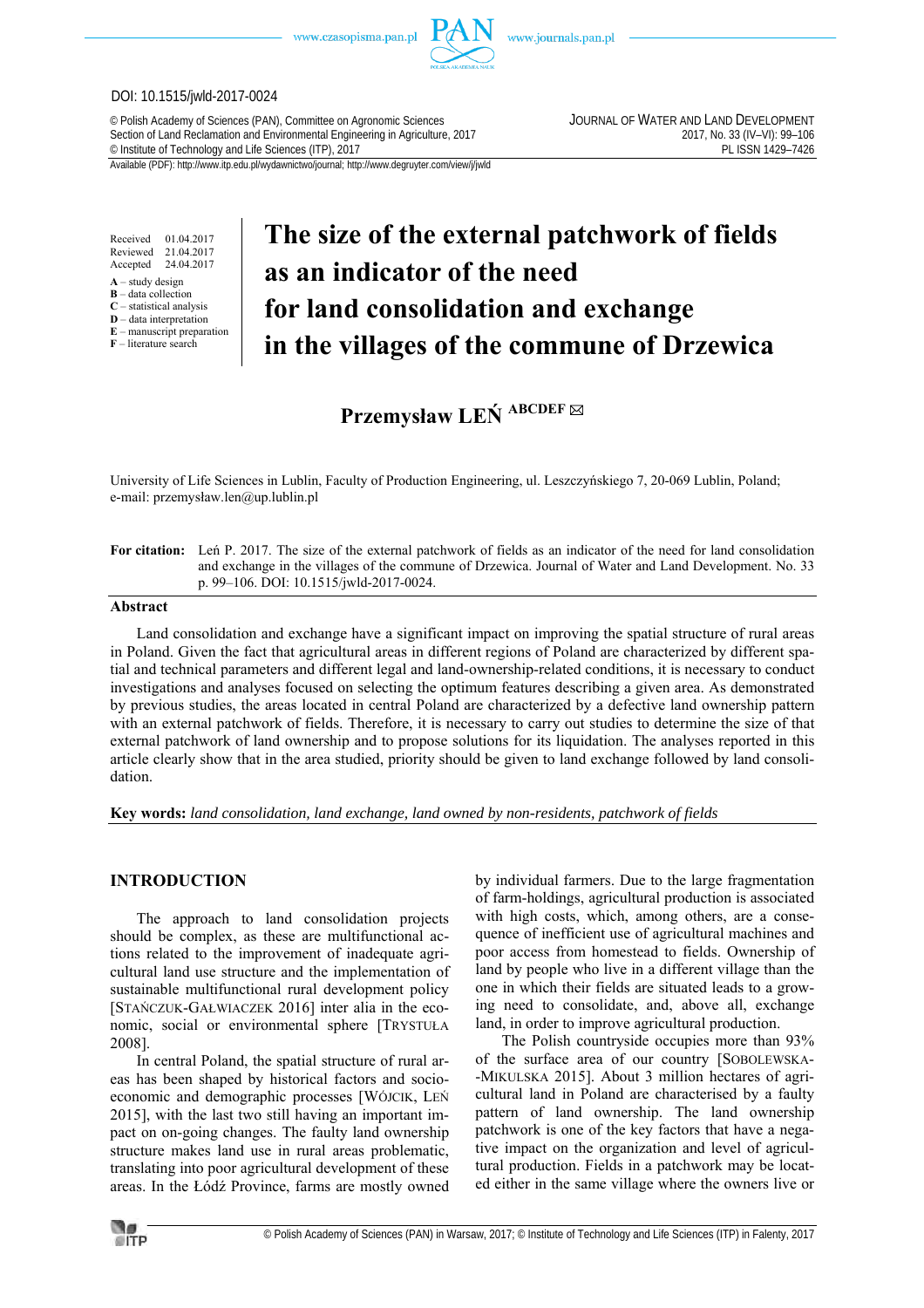outside this area. In most cases, this unfavourable situation is a result of migration of rural residents to larger towns and cities which are administrative, industrial and cultural-educational centres as well as important sources of employment. Non-resident owners are mostly people who have inherited farmland from their parents, or, less frequently, people who

have migrated to cities. There is also a group of non-resident owners who have no family connection with the village in which they own land, but who have bought a plot in a rural area for building purposes because they found the localization of the plots attractive or appreciated the low prices of such plots [LEŃ 2012]. This state of affairs has led to a situation in which a large part of land is fallowed or used in an informal way.

Measures should be taken to eliminate both internal and external patchworks of farmland. Two such agricultural land management land consolidation and land exchange are measured. Rural areas in Poland are in need of profound structural changes related to agricultural production, the size of agricultural holdings, the distribution of farmland in an agricultural holding, as well as the demographic, spatial and

institutional structure of those areas [SOBOLEWSKA- -MIKULSKA 2009; SOBOLEWSKA-MIKULSKA, WÓJCIK 2012; WÓJCIK 2012]. Consolidation and exchange of land can not only improve a farmer's living and working conditions, but also contribute to enhancing the environmental and cultural assets of a village. Agricultural land management interventions can play an important role in the protection of landscape and the environment, development of rural areas and agriculture, as well as preservation of traditions and cultural heritage. The economic and environmental benefits of agricultural land management are indisputable [NO-GA, KRÓL 2016].

Previous studies have demonstrated that land located in an external patchwork of fields is a very large problem in rural areas in central Poland. An analysis carried out in the villages of the commune of Sławno (district of Opoczno, Łódź Province) showed that 40.9% of the total surface area of farmland belonging to individual holdings was located in external patchworks, which represented 43.1% of the total number of privately owned plots [LEŃ, MIKA 2016a]. A preliminary study in the village of Brzustowiec, located in the commune of Drzewica showed that 26.9% of the total number of privately owned plots of land (23.8% of all private farmland) in that village belonged to out-of-village owners [LEŃ, MIKA 2016b].

The fragmentary results obtained for the commune of Drzewica became an incentive for further studies of this area. The aim of the present article was to determine the degree of fragmentation of farmland in the villages of the commune of Drzewica using checkerboard tables and to discuss the possibilities of eliminating this problem.

# **MATERIALS AND METHODS**

Fragmentation studies were carried out in 17 villages of the commune of Drzewica, located in the district of Opoczno. A map showing the geographical situation of the commune of Drzewica is presented in Figure 1.





As data in Table 1 show, the total number of outof-village non-resident owners in the commune of Drzewica is 2 587 persons. These owners possess a total of 8 993 parcels occupying a surface area of 2 813.09 ha, i.e. 31.1% of the total area of the commune. The average area of a plot is 0.31 ha, and the average plot area per owner is 1.09 ha.

The study of the number of plots owned by outof-village non-resident owners shows that in Radzice Małe, 2,589 parcels are owned by 431 people who are not inhabitants of the village; these plots represent 58.9% of the total number of plots in the private sector in the commune of Drzewica. Their total area is 642.11 ha, ie. 49.6% of the total surface area of privately owned land. It is worth noting that such a high percentage of land belonging to out-of-village owners presents a barrier to undertaking any attempts at land consolidation, because in such a situation it is impossible to collect the declarations of over 50.0% of landowners required for making a decision on consolidation and exchange of land.

The data presented in Table 2 show that in the commune of Drzewica, 3,358 plots, out of the total of 25,531 parcels belonging to 896 owners, are owned by local non-residents. This corresponds to an area equal to 907.87 hectares, which constitutes 10.0% of the total area of the commune.

The greatest number of plots belonging to local non-residents was recorded for the village of Radzice Duże. The study shows that 972 plots in that locality belong to this group of owners, representing 67.2% of all parcels in the private sector. The total surface area of these plots is 240.68 ha (33.9% of the surface area of privately owned land). The smallest number of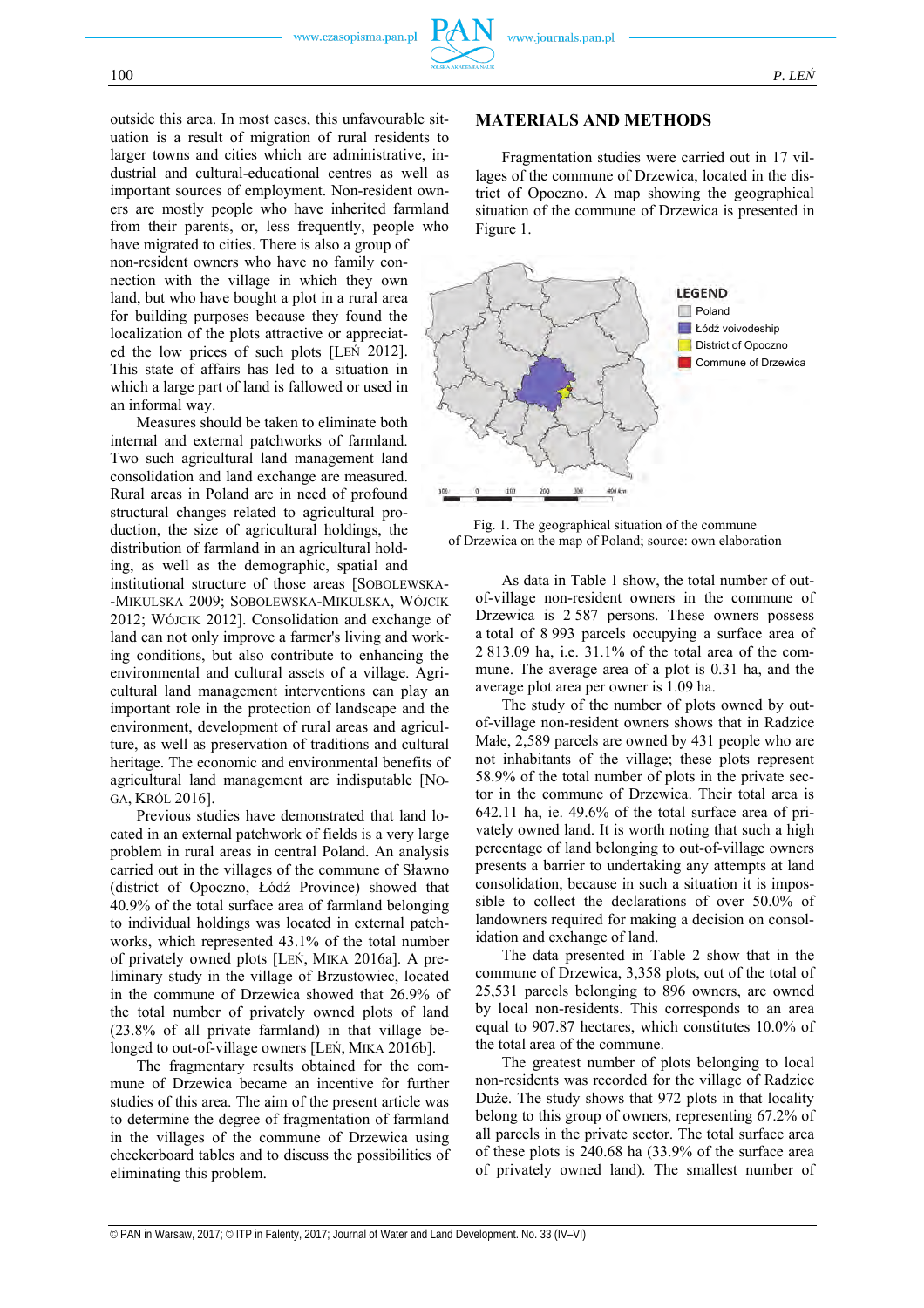# *The size of the external patchwork of fields … in the villages of the commune of Drzewica* 101

|                    | Surface area of | Number of   |        |        |               | Farmland belonging to out-of-village owners |                     |      |                     |
|--------------------|-----------------|-------------|--------|--------|---------------|---------------------------------------------|---------------------|------|---------------------|
| Name<br>of village | privately owned | privately   | owners |        | plots         | mean surface                                | surface area        |      | mean surface area   |
|                    | farmland        | owned plots | number | number | $\frac{0}{0}$ | area of a plot                              | $\frac{0}{0}$<br>ha |      | of a plot per owner |
| <b>Brzustowiec</b> | 610.49          | 1909        | 153    | 423    | 22.2          | 0,30                                        | 128.15              | 21.0 | 0.84                |
| <b>Brzuza</b>      | 284.05          | 1 1 9 9     | 87     | 398    | 33.2          | 0,22                                        | 86.71               | 30.5 | 1.00                |
| Dabrówka           | 469.63          | 1 060       | 171    | 356    | 33.6          | 0,38                                        | 135.51              | 28.9 | 0.79                |
| Domaszno           | 965.07          | 2095        | 83     | 411    | 19.6          | 0,40                                        | 163.13              | 16.9 | 1.97                |
| Giełzów            | 324.68          | 866         | 90     | 351    | 40.5          | 0,34                                        | 119.16              | 36.7 | 1.32                |
| Idzikowice         | 735.96          | 2 1 7 0     | 194    | 798    | 36.8          | 0,31                                        | 249.92              | 34.0 | 1.29                |
| Jelnia             | 500.18          | 1 0 2 6     | 166    | 349    | 34.0          | 0,44                                        | 154.78              | 30.9 | 0.93                |
| Krzczonów          | 782.21          | 2 1 2 7     | 159    | 543    | 25.5          | 0,40                                        | 216.63              | 27.7 | 1.36                |
| Radzice Duże       | 709.33          | 1446        | 137    | 499    | 34.5          | 0,37                                        | 183.72              | 25.9 | 1.34                |
| Radzice Małe       | 293.65          | 4 3 9 2     | 431    | 2589   | 58.9          | 0,25                                        | 642.11              | 49.6 | 1.49                |
| Strzyżów           | 144.14          | 844         | 67     | 148    | 17.5          | 0,19                                        | 27.87               | 19.3 | 0.42                |
| Świerczyna         | 259.73          | 510         | 48     | 110    | 21.6          | 0,54                                        | 59.86               | 23.0 | 1.25                |
| Trzebina           | 542.72          | 1076        | 141    | 292    | 27.1          | 0,51                                        | 147.62              | 27.2 | 1.05                |
| Werówka            | 340.92          | 1 2 8 3     | 136    | 422    | 32.9          | 0,23                                        | 95.41               | 28.0 | 0.70                |
| Zakościele         | 435.83          | 1998        | 295    | 675    | 33.8          | 0,28                                        | 191.61              | 44.0 | 0.65                |
| Żardki             | 422.43          | 1 0 3 7     | 116    | 405    | 39.1          | 0,30                                        | 123.36              | 29.2 | 1.06                |
| Żdżary             | 225.88          | 493         | 91     | 224    | 45.4          | 0,39                                        | 87.54               | 38.8 | 0.96                |
| <b>Total</b>       | 9 046.90        | 25 531      | 2587   | 8993   | 35.2          | 0,31                                        | 2 813.09            | 31.1 | 1.09                |

#### **Table 1.** Farmland belonging to out-of-village non-resident owners in the commune of Drzewica

Source: own elaboration.

**Table 2.** Farmland belonging to local non-resident owners in the villages of the commune of Drzewica

|                    | Farmland belonging to local non-resident owners |            |               |                   |              |               |                     |  |  |  |  |  |
|--------------------|-------------------------------------------------|------------|---------------|-------------------|--------------|---------------|---------------------|--|--|--|--|--|
| Name<br>of village | owners                                          | plots      |               | mean surface area |              | surface area  | mean surface area   |  |  |  |  |  |
|                    | number                                          | number     | $\frac{0}{0}$ | of a plot         | ha           | $\frac{0}{0}$ | of a plot per owner |  |  |  |  |  |
| <b>Brzustowiec</b> | 39                                              | 113        | 5.9           | 0.33              | 37.65        | 6.2           | 0.97                |  |  |  |  |  |
| <b>Brzuza</b>      | 102                                             | 391        | 32.6          | 0.26              | 102.13       | 36.0          | 1.00                |  |  |  |  |  |
| Dabrówka           | 33                                              | 121        | 11.4          | 0.21              | 25.03        | 5.3           | 0.76                |  |  |  |  |  |
| Domaszno           | 44                                              | 119        | 5.7           | 0.31              | 37.71        | 3.9           | 0.86                |  |  |  |  |  |
| Giełzów            | 26                                              | 89         | 10.3          | 0.28              | 25.42        | 7.8           | 0.98                |  |  |  |  |  |
| Idzikowice         | 51                                              | 197<br>9.1 |               | 0.19              | 37.47        | 5.1           | 0.73                |  |  |  |  |  |
| Jelnia             | 75                                              | 150        | 14.6          | 0.31              | 47.31        | 9.5           | 0.63                |  |  |  |  |  |
| Krzczonów          | 21                                              | 34         | 1.6           | 0.31              | 1.4<br>10.57 |               | 0.50                |  |  |  |  |  |
| Radzice Duże       | 163                                             | 972        | 67.2          | 0.24              | 240.68       | 33.9          | 1.48                |  |  |  |  |  |
| Radzice Małe       | 42                                              | 157        | 3.6           | 0.25              | 39.99<br>3.1 |               | 0.95                |  |  |  |  |  |
| Strzyżów           | 61                                              | 228        | 27.0          | 0.20              | 46.72        | 32.4          | 0.77                |  |  |  |  |  |
| Świerczyna         | 40                                              | 86         | 16.9          | 0.42              | 36.3         | 14.0          | 0.91                |  |  |  |  |  |
| Trzebina           | 30                                              | 82         | 7.6           | 0.43              | 35.84        | 6.6           | 1.19                |  |  |  |  |  |
| Werówka            | 59                                              | 171        | 13.3          | 0.29              | 50.55        | 14.8          | 0.86                |  |  |  |  |  |
| Zakościele         | 71                                              | 158        | 7.9           | 0.19              | 30.13        | 6.9           | 0.42                |  |  |  |  |  |
| Żardki             | 24                                              | 237        | 22.9          | 0.37              | 89.26        | 21.1          | 3.72                |  |  |  |  |  |
| Żdżary             | 15                                              | 53         | 10.8          | 0.28              | 15.04        | 6.7           | 1.00                |  |  |  |  |  |
| <b>Total</b>       | 896                                             | 3 3 5 8    | 13.2          | 0.27              | 907.87       | 10.0          | 1.01                |  |  |  |  |  |

Source: own elaboration.

plots belonging to local non-residents was found in the village of Krzczonów. Twenty one owners own 34cadastral plots there (1.6% of group 7 plots), with a total surface area of 10.57 ha (1.4% of the surface area of privately owned land).

The research showed that a very important factor affecting the size of land owned by out-of village nonresidents is the location of the commune of Drzewica. It is situated in central Poland, in close proximity to the district town of Opoczno (20 km), the capital of the province, Łódź (90 km), and the capital of the country, Warsaw (100 km). The range of non-resident land ownership is much broader, because many inhabitants of the investigated area have found employment

in other towns and cities of the Łódź Province and neighbouring provinces.

Detailed studies of land ownership by out-of village non-residents from the town of Drzewica, which is the seat of commune authorities and the major cultural centre, showed (Tab. 3) that 360 inhabitants of this town are proprietors of 978 cadastral plots with a total area of 295.60 hectares, representing 3.3% of the total surface area of private farm holdings. The analyses showed that the majority of plots in the hands of the inhabitants of Drzewica are located in villages directly adjacent to this town (Zakościele, Dąbrówka, Brzustowiec, Jelnia, Strzyżów) and in the largest village in the commune (Radzice Małe).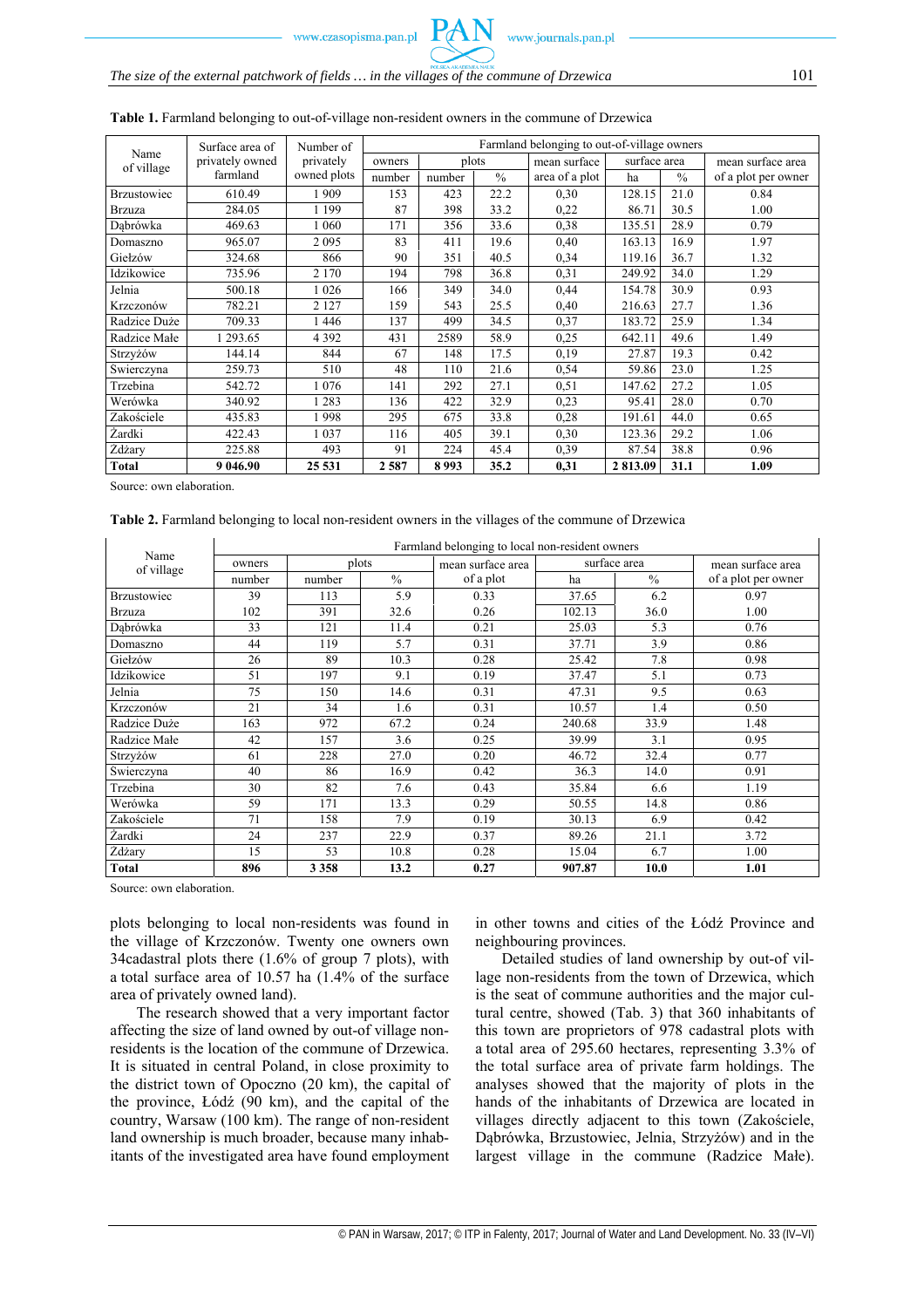|                    | Farmland belonging to out-of-village owners |                 |                   |           |              |                   |                     |  |  |  |  |  |
|--------------------|---------------------------------------------|-----------------|-------------------|-----------|--------------|-------------------|---------------------|--|--|--|--|--|
| Name<br>of village | plots<br>owners                             |                 | mean surface area |           | surface area | mean surface area |                     |  |  |  |  |  |
|                    | number                                      | number          | $\frac{0}{0}$     | of a plot | ha           | $\frac{0}{0}$     | of a plot per owner |  |  |  |  |  |
| <b>Brzustowiec</b> | 60                                          | 144             | 7.5               | 0.25      | 35.94        | 5.9               | 0.60                |  |  |  |  |  |
| <b>Brzuza</b>      |                                             | 6               | 0.5               | 0.37      | 2.19         | 0.8               | 2.19                |  |  |  |  |  |
| Dabrówka           | 64                                          | 120             | 11.3              | 0.36      | 42.72        | 9.1               | 0.67                |  |  |  |  |  |
| Domaszno           | 13                                          | 38              | 1.8               | 0.45      | 17.13        | 1.8               | 1.32                |  |  |  |  |  |
| Giełzów            | 5                                           | 5               | 0.6               | 0.81      | 4.07         | 1.3               | 0.81                |  |  |  |  |  |
| Idzikowice         | $\theta$                                    | $\theta$<br>0.0 |                   | 0.00      | 0.00         | 0.0               | 0.00                |  |  |  |  |  |
| Jelnia             | 31                                          | 62<br>6.0       |                   | 0.47      | 29.27        | 5.9               | 0.94                |  |  |  |  |  |
| Krzczonów          | 9                                           | 17              | 0.8               | 0.47      | 7.96         | 1.0               | 0.88                |  |  |  |  |  |
| Radzice Duże       | 12                                          | 81              | 5.6               | 0.29      | 23.46        | 3.3               | 1.95                |  |  |  |  |  |
| Radzice Małe       | 16                                          | 137             | 3.1               | 0.24      | 32.30        | 2.5               | 2.02                |  |  |  |  |  |
| Strzyżów           | 18                                          | 41              | 4.9               | 0.20      | 8.11         | 5.6               | 0.45                |  |  |  |  |  |
| Świerczyna         |                                             |                 | 0.2               | 1.06      | 1.06         | 0.4               | 1.06                |  |  |  |  |  |
| Trzebina           |                                             | $\overline{2}$  | 0.2               | 0.08      | 0.15         | 0.0               | 0.15                |  |  |  |  |  |
| Werówka            | 11                                          | 28              | 2.2               | 0.22      | 6.28         | 1.8               | 0.57                |  |  |  |  |  |
| Zakościele         | 98                                          | 208             | 10.4              | 0.30      | 63.35        | 14.5              | 0.65                |  |  |  |  |  |
| Żardki             | 11                                          | 35              | 3.4               | 0.25      | 8.76         | 2.1               | 0.80                |  |  |  |  |  |
| Żdżary             | 9                                           | 53              | 10.8              | 0.24      | 12.87        | 5.7               | 1.43                |  |  |  |  |  |
| <b>Total</b>       | 360                                         | 978             | 3.8               | 0.30      | 295.60       | 3.3               | 0.82                |  |  |  |  |  |

**Table 3.** Farmland belonging to out-of-village non-resident owners from the town of Drzewica

Source: own elaboration.

287 owners from the town of Drzewica own land in these 6 villages (79.7% of the total number of nonresident owners). They are proprietors of 712 plots (72.7% of the total number of plots) with a surface area of 211.68 ha (71.6% of the total surface area of land belonging to out-of-village owners residing in Drzewica).

Detailed studies of land ownership by out-of village non-residents from the district town of Opoczno showed (Tab. 4) that 144 inhabitants of Opoczno own 542 cadastral plots in 15 villages of the commune of Drzewica. These plots occupy an area of 198.30 ha, which constitutes 2.2% of privately owned land. The largest number of plots belonging to out-of-village non-resident owners from the district town are located in the village Radzice Małe, where 19 owners have 122 plots with a total area of 38.43 ha. In the village of Krzczonów, 21 inhabitants of Opoczno own 75 cadastral plots occupying a total area of 35.99 ha. In the villages of Idzikowice, Giełzów and Radzice Duże owners from Opoczno are in the possession of a considerable percentage of privately owned land.

Another important urban centre whose inhabitants own land in the commune of Drzewica is the capital of the province, Łódź. Located at a distance of approx. 90 km from the commune, it still exerts an important impact on out-of-village ownership of farmland in Drzewica. The results of a study conducted for the city of Łódź are presented in Table 5.

|  |  |  | Table 4. Farmland belonging to out-of-village non-resident owners from the town of Opoczno |  |  |
|--|--|--|--------------------------------------------------------------------------------------------|--|--|
|--|--|--|--------------------------------------------------------------------------------------------|--|--|

|                    | Farmland belonging to out-of-village owners |          |               |                   |              |               |                     |  |  |  |  |  |  |
|--------------------|---------------------------------------------|----------|---------------|-------------------|--------------|---------------|---------------------|--|--|--|--|--|--|
| Name<br>of village | plots<br>owners                             |          |               | mean surface area |              | surface area  | mean surface area   |  |  |  |  |  |  |
|                    | number                                      | number   | $\frac{0}{0}$ | of a plot         | ha           | $\frac{0}{0}$ | of a plot per owner |  |  |  |  |  |  |
| <b>Brzustowiec</b> |                                             | 25       | 1.3           | 0.21              | 5.47         | 0.9           | 0.78                |  |  |  |  |  |  |
| <b>Brzuza</b>      | 5                                           | 20       | 1.7           | 0.21              | 4.27         | 1.5           | 0.85                |  |  |  |  |  |  |
| Dabrówka           | 5                                           | 6        | 0.6           | 0.4               | 2.45         | 0.5           | 0.49                |  |  |  |  |  |  |
| Domaszno           | $\theta$                                    | $\theta$ | 0.0           | 0.00              | 0.00         | 0.0           | 0.00                |  |  |  |  |  |  |
| Giełzów            | 12                                          | 64       | 7.4           | 0.23              | 15.29        | 4.7           | 1.27                |  |  |  |  |  |  |
| Idzikowice         | 19                                          | 78       | 3.6           | 0.45              | 35.36        | 4.8           | 1.86                |  |  |  |  |  |  |
| Jelnia             | 9                                           | 30       | 2.9           | 0.58              | 3.5<br>17.55 |               | 1.95                |  |  |  |  |  |  |
| Krzczonów          | 21                                          | 75       | 3.5           | 0.47              | 35.99        | 4.6           | 1.71                |  |  |  |  |  |  |
| Radzice Duże       | 12                                          | 39       | 2.7           | 0.50              | 19.53        | 2.8           | 1.63                |  |  |  |  |  |  |
| Radzice Małe       | 19                                          | 122      | 2.8           | 0.31              | 38.43        | 3.0           | 2.02                |  |  |  |  |  |  |
| Strzyżów           | 8                                           | 13       | 1.5           | 0.11              | 1.54         | 1.1           | 0.19                |  |  |  |  |  |  |
| Świerczyna         | 4                                           | 8        | 1.6           | 0.36              | 2.91         | 1.1           | 0.73                |  |  |  |  |  |  |
| Trzebina           | 9                                           | 31       | 2.9           | 0.37              | 11.73        | 2.2           | 1.30                |  |  |  |  |  |  |
| Werówka            | 6                                           | 14       | 1.1           | 0.26              | 3.73         | 1.1           | 0.62                |  |  |  |  |  |  |
| Zakościele         | $\tau$                                      | 13       | 0.7           | 0.19              | 2.56         | 0.6           | 0.37                |  |  |  |  |  |  |
| Żardki             |                                             | 4        | 0.4           | 0.37              | 1.50         | 0.4           | 1.50                |  |  |  |  |  |  |
| Żdżary             | $\theta$                                    | $\theta$ | 0.0           | 0.00              | 0.00         | 0.0           | 0.00                |  |  |  |  |  |  |
| Razem              | 144                                         | 542      | 2.1           | 0.36              | 198.30       | 2.2           | 1.38                |  |  |  |  |  |  |

Source: own elaboration.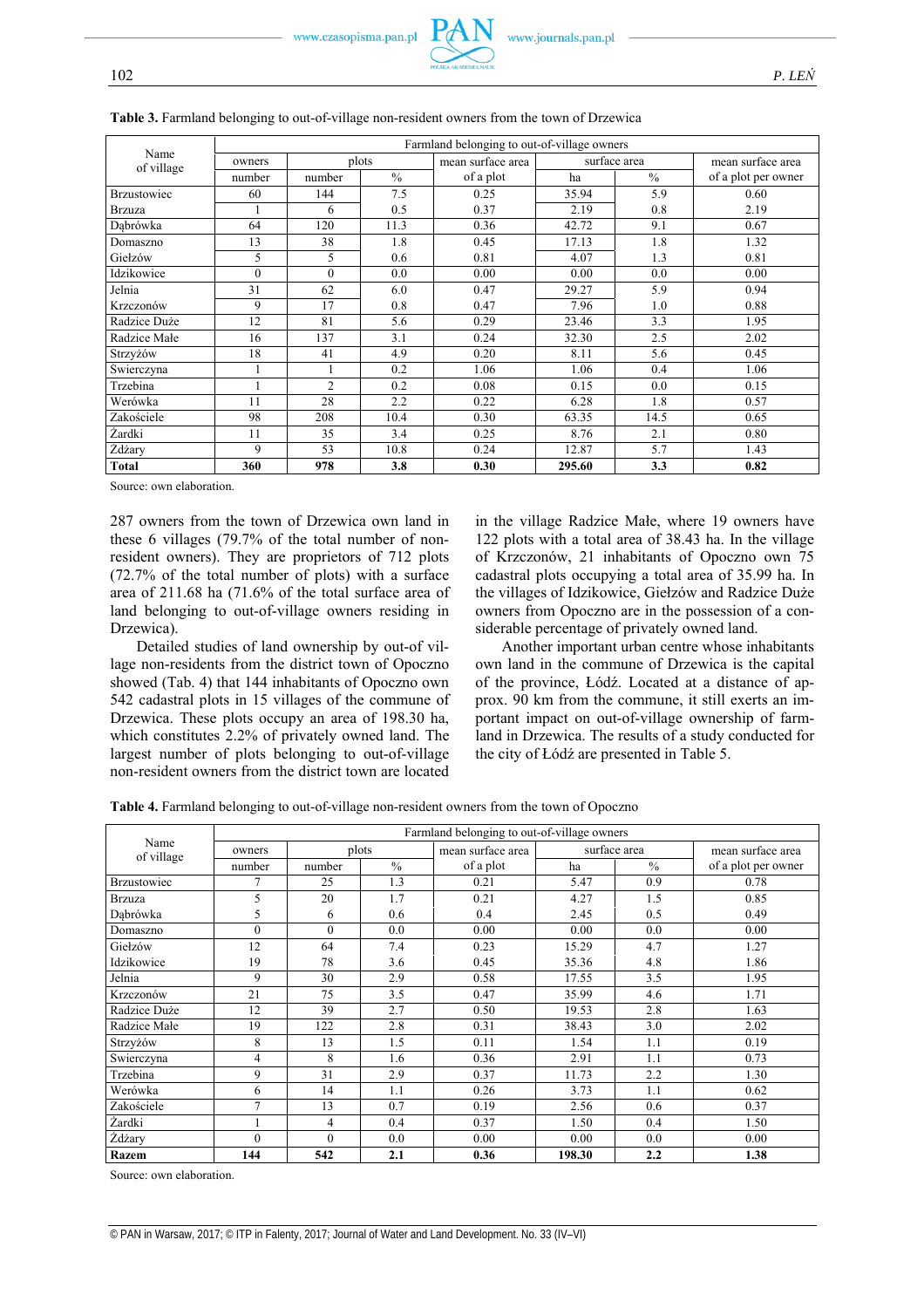|                    | Farmland belonging to out-of-village owners |                |               |                   |       |               |                     |  |  |  |  |  |  |
|--------------------|---------------------------------------------|----------------|---------------|-------------------|-------|---------------|---------------------|--|--|--|--|--|--|
| Name<br>of village | owners                                      | plots          |               | mean surface area |       | surface area  | mean surface area   |  |  |  |  |  |  |
|                    | number                                      | number         | $\frac{0}{0}$ | of a plot         | ha    | $\frac{0}{0}$ | of a plot per owner |  |  |  |  |  |  |
| <b>Brzustowiec</b> |                                             | 55             | 2.9           | 0.11              | 6.37  | 1.0           | 0.91                |  |  |  |  |  |  |
| <b>Brzuza</b>      |                                             |                | 0.1           | 0.19              | 0.19  | 0.1           | 0.19                |  |  |  |  |  |  |
| Dabrówka           | 10                                          | 16             | 1.5           | 0.46              | 7.40  | 1.6           | 0.74                |  |  |  |  |  |  |
| Domaszno           | 9                                           | 47             | 2.2           | 0.35              | 16.83 | 1.7           | 1.87                |  |  |  |  |  |  |
| Giełzów            | 4                                           | 13             | 1.5           | 0.41              | 5.42  | 1.7           | 1.36                |  |  |  |  |  |  |
| Idzikowice         | 3                                           | 18             | 0.8           | 0.32              | 5.75  | 0.8           | 1.92                |  |  |  |  |  |  |
| Jelnia             | 3                                           | 7              | 0.7           | 0.23              | 1.66  | 0.3           | 0.55                |  |  |  |  |  |  |
| Krzczonów          | 6                                           | 17             | 0.8           | 0.19              | 3.33  | 0.4           | 0.56                |  |  |  |  |  |  |
| Radzice Duże       | 9                                           | 24             | 1.7           | 0.47              | 11.37 | 1.6           | 1.26                |  |  |  |  |  |  |
| Radzice Małe       | 11                                          | 38             | 0.9           | 0.25              | 9.72  | 0.8           | 0.88                |  |  |  |  |  |  |
| Strzyżów           | $\overline{2}$                              | 4              | 0.5           | 0.17              | 0.71  | 0.5           | 0.36                |  |  |  |  |  |  |
| Świerczyna         | $\theta$                                    | $\theta$       | 0.0           | 0.00              | 0.00  | 0.0           | 0.00                |  |  |  |  |  |  |
| Trzebina           | 4                                           | 7              | 0.7           | 0.40              | 2.80  | 0.5           | 0.70                |  |  |  |  |  |  |
| Werówka            | $\overline{2}$                              | $\overline{2}$ | 0.2           | 0.25              | 0.50  | 0.2           | 0.25                |  |  |  |  |  |  |
| Zakościele         | 16                                          | 57             | 2.9           | 0.15              | 8.61  | 2.0           | 0.54                |  |  |  |  |  |  |
| Żardki             | 4                                           | 26             | 2.5           | 0.26              | 6.76  | 1.6           | 1.69                |  |  |  |  |  |  |
| Żdżary             | 3                                           | 4              | 0.8           | 0.55              | 2.20  | 1.0           | 0.73                |  |  |  |  |  |  |
| Razem              | 94                                          | 336            | 1.3           | 0.27              | 89.69 | 1.0           | 0.95                |  |  |  |  |  |  |

**Table 5.** Farmland belonging to out-of-village non-resident owners from the city of Łódź

Source: own elaboration.

As is clear from the study, 94 inhabitants of Łódź own 336 plots in Drzewica with a total area of 89.69 ha, which represents 1.0% of the total area of the commune. The largest numbers of owners from Łódź were recorded in the villages of Zakościele (16 people), Radzice Małe (11) Dąbrówka (10), Domaszno and Radzice Duże (9 owners each). The numbers of plots and their surface areas were different for the different localities: Zakościele – 57 plots, 8.61 ha; Brzustowiec – 55 plots, 6.37 ha; Domaszno – 47 plots, 16.83 ha); Radzice Małe – 38 plots, 9.72 ha; Żardki – 26 plots, 6.76 ha; Radzice Duże – 24 plots, 11.37 ha. In the villages of Idzikowice, Krzczonów, Dąbrówka and Giełzów, the share of farmland in the hands of out-of-village owners from the city of Łódź

was much smaller, and in the remaining villages of the commune, it was negligible.

The last of the cities analysed for their effect on the share of farmland belonging to out-of-village owners was the Polish capital, Warsaw. Despite the 100 km distance of the capital from the area studied, some farmland in the villages of the commune of Drzewica is owned by inhabitants of Warsaw, as shown in Table 6.

As evident from the analyses, 65 out-of-village owners from Warsaw are in the possession of 180 cadastral plots in 14 villages of the commune of Drzewica. The total surface area of these plots is 71.94 ha, i.e. 0.8% of the total surface area of the commune. The largest number of cadastral plots (29)

**Table 6.** Farmland belonging to out-of-village non-resident owners from the capital city of Warsaw

|                    | Farmland belonging to out-of-village owners |                |                   |           |              |                   |                     |  |  |  |  |  |  |
|--------------------|---------------------------------------------|----------------|-------------------|-----------|--------------|-------------------|---------------------|--|--|--|--|--|--|
| Name<br>of village | plots<br>owners                             |                | mean surface area |           | surface area | mean surface area |                     |  |  |  |  |  |  |
|                    | number                                      | number         | $\frac{0}{0}$     | of a plot | ha           | $\frac{0}{0}$     | of a plot per owner |  |  |  |  |  |  |
| Brzustowiec        | 5                                           | 13             | 0.7               | 0.41      | 5.41         | 0.9               | 1.08                |  |  |  |  |  |  |
| <b>Brzuza</b>      | $\overline{2}$                              | 13             | 1.1               | 0.21      | 2.83         | 1.0               | 1.41                |  |  |  |  |  |  |
| Dabrówka           | 8                                           | 29             | 2.7               | 0.41      | 11.90        | 2.5               | 1.48                |  |  |  |  |  |  |
| Domaszno           | 4                                           | 12             | 0.6               | 0.52      | 6.28         | 0.7               | 1.57                |  |  |  |  |  |  |
| Giełzów            | $\overline{0}$                              | $\theta$       | 0.0               | 0.00      | 0.00         | 0.0               | 0.00                |  |  |  |  |  |  |
| Idzikowice         | $\overline{ }$                              | 20             | 0.9               | 0.30      | 6.07         | 0.8               | 0.86                |  |  |  |  |  |  |
| Jelnia             | 4                                           | 6              | 0.6               | 0.95      | 5.72         | 1.2               | 1.43                |  |  |  |  |  |  |
| Krzczonów          | 4                                           | 10             | 0.5               | 0.46      | 4.64         | 0.6               | 1.16                |  |  |  |  |  |  |
| Radzice Duże       | 8                                           | 21             | 1.5               | 0.34      | 7.32         | 1.0               | 0.91                |  |  |  |  |  |  |
| Radzice Małe       | 5                                           | 16             | 0.4               | 0.37      | 5.95         | 0.5               | 1.19                |  |  |  |  |  |  |
| Strzyżów           | $\theta$                                    | $\theta$       | 0.0               | 0.00      | 0.00         | 0.0               | 0.00                |  |  |  |  |  |  |
| Swierczyna         | $\theta$                                    | $\theta$       | 0.0               | 0.00      | 0.00         | 0.0               | 0.00                |  |  |  |  |  |  |
| Trzebina           | 3                                           | 4              | 0.4               | 0.60      | 2.40         | 0.4               | 0.80                |  |  |  |  |  |  |
| Werówka            | $\overline{2}$                              | $\overline{2}$ | 0.2               | 1.34      | 2.69         | 0.8               | 1.34                |  |  |  |  |  |  |
| Zakościele         | 8                                           | 17             | 0.9               | 0.20      | 3.50         | 0.8               | 0.43                |  |  |  |  |  |  |
| Żardki             | 4                                           | 15             | 1.5               | 0.45      | 6.84         | 1.6               | 1.71                |  |  |  |  |  |  |
| <b>Z</b> dżary     |                                             | $\overline{2}$ | 0.4               | 0.17      | 0.34         | 0.2               | 0.34                |  |  |  |  |  |  |
| <b>Razem</b>       | 65                                          | 180            | 0.7               | 0.39      | 71.94        | 0.8               | 1.10                |  |  |  |  |  |  |

Source: own elaboration.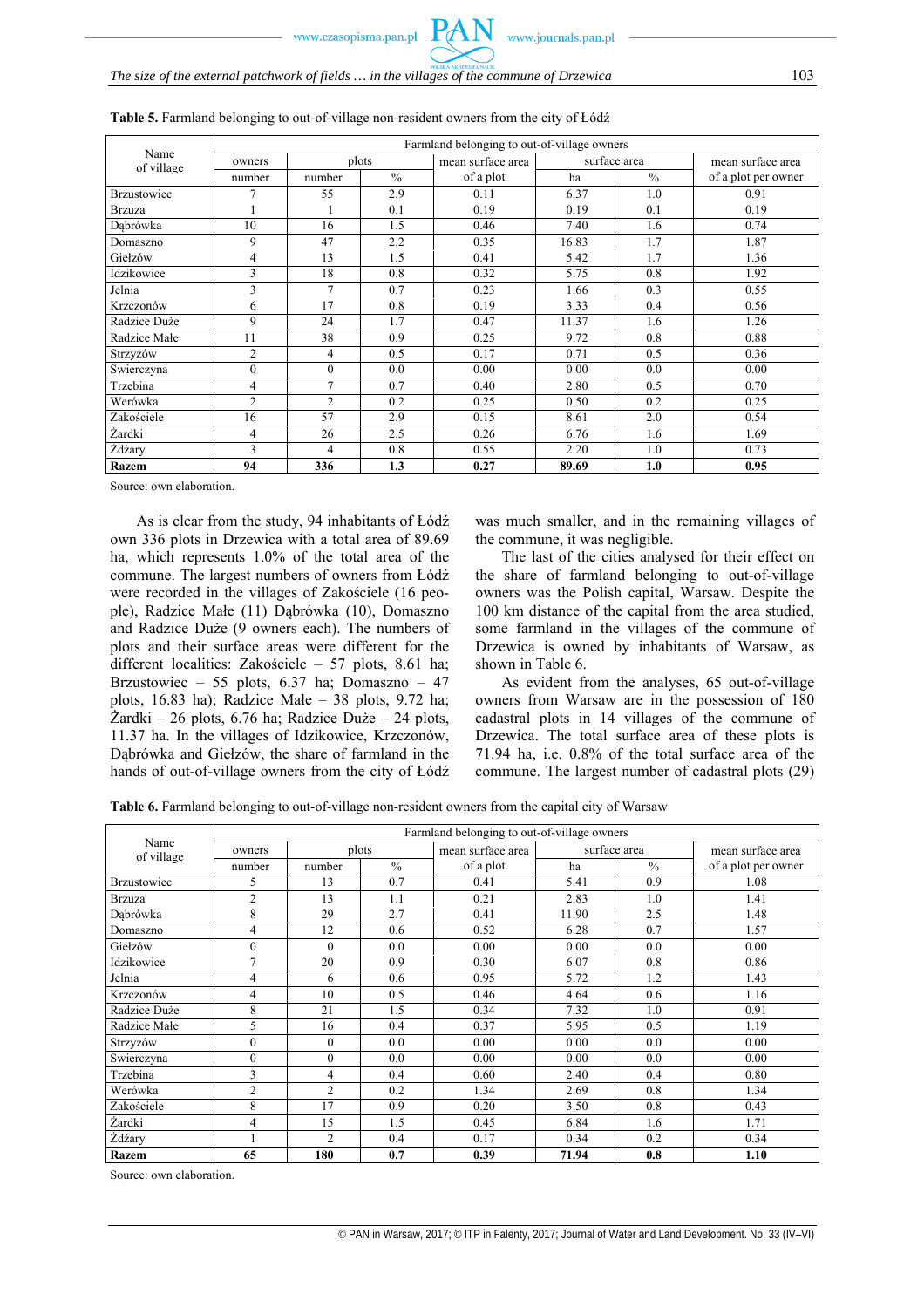

with a total area of 11.90 ha belonging to 8 owners are located in the village of Dąbrówka. In the village of Radzice Duże, 8 owners have 21 plots occupying an area of 7.32 ha. In the village of Zakościele, 8 inhabitants of Warsaw own 17 plots with a total area of 3.50 ha. In the village of Idzikowice 7 owners from the capital city have 20 plots with an area of 6.07 ha. The figures for the remaining villages are as follows: Brzustowiec (5 owners, 13 plots, 5.41 ha), Radzice Małe (5 owners, 16 plots, 5.95 ha), Domaszno (4 owners, 12 plots, 6.28 ha). In other villages, the share of farmland belonging to owners from Warsaw is small.

# **RESULTS AND DISCUSSION**

The use of checkerboard tables [NOGA 1985] in the analysis and assessment of a checkerboard (patchwork) pattern of land ownership allows one to create a matrix of any degree for one or several villages or an entire commune, depending on the territorial scope of the patchwork of fields. The resultant matrix is ordered so that the highest values are situated along the diagonal, which allows one to identify areas of the greatest concentration of checkerboarded farmland. An ordered matrix makes it possible to determine not only the above-mentioned regularities but also the degree of fragmentation and scope of the patchwork of fields, both between villages and subsets of villages, but also for an entire commune By using this method for studying, balancing and analysing a patchwork of fields, one can establish, in a clear and simple way, the degree of fragmentation of land belonging to agricultural holdings [NOGA 2001]. Detailed data are given in Table 7, and a spatial image of the clustering of villages is shown in Figure 2.

The method of checkerboard tables used in this study helped us to establish in a clear way the degree of fragmentation of land in the villages of the studied commune. On the basis of the obtained matrix, we can determine precisely the surface area of plots of land which could be brought closer together or for which an exchange programme could be developed (Tab. 7). As the results show, there are regularities concerning the clustering of villages situated in the immediate





| Villages where<br>non-resident<br>owners live | Brzustowiec              | Jelnia                   | Strzyżów                 | Werówka                  | Duże<br>Radzice          | Małe<br>Radzice          | Brzuza                   | Idzikowice               | Trzebina                 | <b>Świerczyna</b>        | Giełzów                  | Krzczonów                | Żardki                   | Domaszno                 | Żdżary                   | Zakościele               | Dąbrówka |
|-----------------------------------------------|--------------------------|--------------------------|--------------------------|--------------------------|--------------------------|--------------------------|--------------------------|--------------------------|--------------------------|--------------------------|--------------------------|--------------------------|--------------------------|--------------------------|--------------------------|--------------------------|----------|
| <b>Brzustowiec</b>                            | $\times$                 | 8.16                     | 2.60                     | 0.53                     | 3.48                     | 2.91                     | $\overline{\phantom{0}}$ |                          | $\overline{\phantom{0}}$ |                          |                          | 0.19                     | 2.69                     | 0.34                     | $\overline{\phantom{0}}$ | 1.75                     |          |
| Jelnia                                        | 10.10                    | $\times$                 | 6.19                     | 2.11                     | 4.66                     | 3.42                     | $\overline{\phantom{0}}$ | $\overline{\phantom{0}}$ | 0.58                     | $\overline{\phantom{0}}$ | 0.22                     | 0.84                     | $\overline{\phantom{0}}$ | 3.02                     | $\overline{\phantom{0}}$ | 0.66                     |          |
| Strzyżów                                      | 0.04                     | 3.03                     | $\times$                 | 4.73                     | 0.28                     | $\overline{\phantom{0}}$ |                          |                          | $\overline{\phantom{0}}$ | $\overline{\phantom{0}}$ | $-$                      | 0.00                     | $\overline{\phantom{0}}$ | $\overline{\phantom{0}}$ |                          |                          |          |
| Werówka                                       | 0.50                     | 6.67                     | 18.33                    | $\times$                 | 10.44                    | 1.58                     | 1.52                     | $\overline{\phantom{0}}$ |                          | $\overline{\phantom{0}}$ | $-$                      | 0.19                     | $\overline{\phantom{0}}$ | $\overline{\phantom{0}}$ | 0.20                     | 0.74                     | 0.36     |
| Radzice Duże                                  | 0.48                     | 9.83                     | 0.98                     | 8.55                     | $\times$                 | 13.17                    | 3.01                     | 2.94                     | 1.70                     | 9.74                     | 0.81                     | -                        | $\overline{\phantom{0}}$ | $\overline{\phantom{0}}$ | 0.42                     | $\overline{\phantom{0}}$ | 1.07     |
| Radzice Małe                                  | 1.37                     | 3.15                     | 13.64                    | 14.04                    | 194.61                   | $\times$                 | 36.78                    | 4.04                     | 1.32                     | $\overline{\phantom{0}}$ | 12.28                    | 0.26                     | 1.20                     | $\overline{\phantom{0}}$ | 0.57                     | 3.52                     | 19.66    |
| <b>Brzuza</b>                                 | $\overline{\phantom{0}}$ | 0.40                     | $\overline{\phantom{0}}$ | $\overline{\phantom{0}}$ | 1.58                     | 1.78                     | $\times$                 | 23.99                    | $\overline{\phantom{0}}$ | 0.29                     | 0.28                     | $\overline{\phantom{0}}$ | $\overline{\phantom{0}}$ | $\overline{\phantom{0}}$ | -                        |                          |          |
| Idzikowice                                    | $\overline{\phantom{0}}$ | $\overline{\phantom{0}}$ |                          | $\overline{\phantom{0}}$ | 0.96                     | 2.12                     | 43.85                    | $\times$                 | 0.91                     | 0.76                     | 0.63                     | $\overline{\phantom{0}}$ | -                        | $\overline{\phantom{0}}$ | -                        |                          |          |
| Trzebina                                      | 2.17                     | $\overline{\phantom{0}}$ |                          | 0.81                     | 0.87                     | 0.89                     | $\overline{\phantom{0}}$ | 1.81                     | $\times$                 | 22.27                    | 2.73                     | 2.50                     | 0.58                     | $\overline{\phantom{0}}$ | -                        | -                        |          |
| Świerczyna                                    | $\overline{\phantom{0}}$ | $\overline{\phantom{0}}$ | $\overline{\phantom{a}}$ | 0.35                     | 5.63                     | 3.72                     | 1.56                     | $\overline{\phantom{0}}$ | 13.58                    | $\times$                 | 7.05                     | $\overline{\phantom{0}}$ | $\overline{\phantom{0}}$ | $\overline{\phantom{0}}$ | $\overline{\phantom{a}}$ | $\overline{\phantom{0}}$ | 1.05     |
| Giełżów                                       | $\overline{\phantom{0}}$ | $\overline{\phantom{0}}$ | 1.38                     | 2.02                     | 8.07                     | 0.18                     | 15.42                    | 4.29                     | 8.02                     | 2.91                     | $\times$                 | 0.66                     | -                        | $\overline{\phantom{0}}$ |                          |                          |          |
| Krzczonów                                     | 19.28                    | 13.73                    | $\overline{\phantom{0}}$ | $\overline{\phantom{0}}$ | 1.59                     | 3.02                     | $\overline{\phantom{0}}$ | $\overline{\phantom{0}}$ | 9.73                     | 0.33                     | 0.97                     | $\times$                 | 2.04                     | $\overline{\phantom{0}}$ |                          | -                        |          |
| Żardki                                        | $\overline{\phantom{0}}$ | $\overline{\phantom{0}}$ | 0.39                     | 2.69                     | 0.53                     | 0.29                     | $\overline{\phantom{0}}$ | $\overline{\phantom{0}}$ |                          |                          |                          | 1.26                     | $\times$                 | 17.39                    | 6.53                     | 8.41                     | 1.51     |
| Domaszno                                      | 2.72                     | 1.23                     | 0.70                     | $\overline{\phantom{0}}$ | 4.08                     | $\overline{\phantom{0}}$ |                          | $\overline{\phantom{0}}$ | $\overline{\phantom{0}}$ |                          | $\qquad \qquad -$        | 0.21                     | 9.29                     | $\times$                 | 6.33                     | 0.47                     | 1.36     |
| Żdżary                                        | $\overline{\phantom{0}}$ | $\overline{\phantom{0}}$ | $\overline{\phantom{0}}$ | $\overline{\phantom{0}}$ | $\overline{\phantom{0}}$ | $\overline{\phantom{0}}$ |                          |                          | $\overline{\phantom{0}}$ | $\overline{\phantom{0}}$ |                          | 1.00                     | 20.47                    | 14.26                    | $\times$                 | 12.49                    |          |
| Zakościele                                    | 0.10                     | 0.71                     | 1.07                     | 0.52                     | 1.42                     | $\overline{\phantom{0}}$ | $\overline{\phantom{0}}$ | $\overline{\phantom{0}}$ | -                        | $\overline{\phantom{0}}$ | $\overline{\phantom{0}}$ | 0.49                     | 53.00                    | 2.71                     | 0.99                     | $\times$                 | 0.03     |
| Dąbrówka                                      | 0.89                     | 0.39                     | 1.45                     | 14.21                    | 2.49                     | 6.91                     | $\overline{\phantom{0}}$ | 0.40                     | $\overline{\phantom{0}}$ |                          | 0.45                     | 2.98                     |                          |                          |                          | 2.10                     | $\times$ |

**Table 7.** Matrix of the patchwork of farmland in the commune of Drzewica

Source: own elaboration.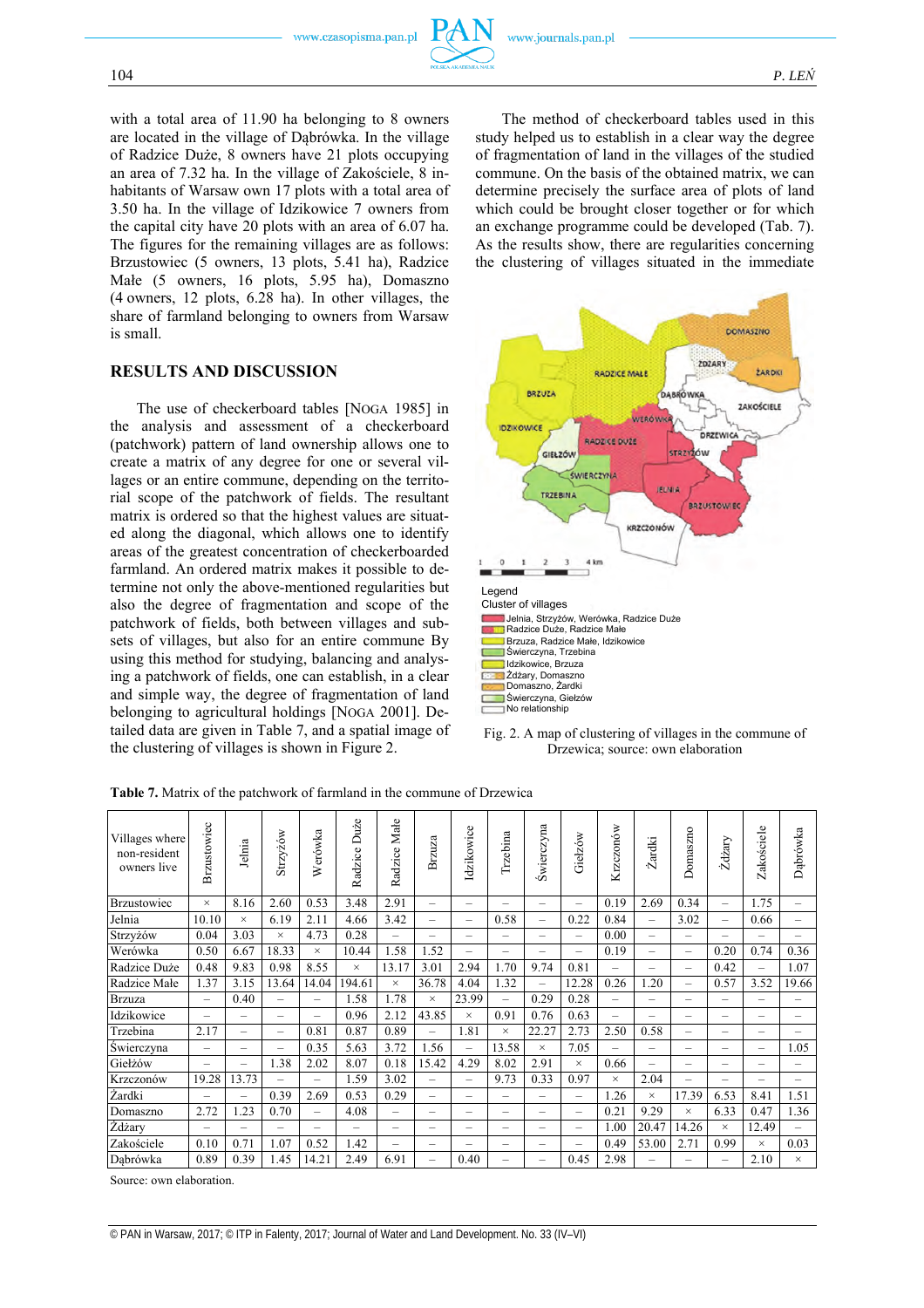vicinity of one another. Such relationships were found among the villages of Jelnia, Strzyżów, Werówka and Radzice Duże. Large dependencies regarding the cadastral surface area were also found between the villages of Radzice Duże and Radzice Małe, as well as between Świerczyna – Giełzów and Świerczyna – Trzebinia. In the north-eastern part of the commune, relationships obtained between the villages of Domaszno – Żdżary and Domaszno – Żardki.

Considering the fact that the external patchwork of land in Drzewica which requires consolidation is so large, the inhabitants of the commune should first be offered a land exchange programme, as it is difficult to cover the entire area of the commune with a consolidation programme. Such a programme will allow to bring farmland belonging to owners from other villages of the commune closer to their farm homesteads.

# **CONCLUSIONS**

The investigations of the external patchwork of farmland in the villages of the commune of Drzewica revealed serious defects in the pattern of land ownership. The analysis showed that 2,587 owners were in the possession of 8,993 cadastral plots, which constituted 35.2% of the total number of privately owned plots in the commune. These plots occupied an area of 2,813.09 ha, i.e. 31.1% of the total surface area of farmland belonging to individual holdings. The whole situation was exacerbated by the fact that as many as 3,358 plots (13.2% of privately owned plots) belonged to local non-resident owners. They occupied a surface area of 907.87 ha, which represented 10.04% of privately owned farmland.

The study also showed that farmland owners from towns and cities had a significant share in nonresident owned farmland. 360 owners from the town of Drzewica, which is the seat of the commune authorities and the main cultural centre of the commune, were in the possession of 978 cadastral plots, with a total area of 295.60 ha, i.e. 3.3% of the total surface area of farmland belonging to individual holdings. 144 owners of 542 cadastral plots (198.30 ha, 2.2% of the surface area of the commune) lived in the district town of Opoczno. 94 owners of 336 cadastral plots (89.69 ha, 1.0% of privately owned land in the commune) lived in Łódź. 180 cadastral plots with an area of 71.94 hectares, i.e. 0.8% of the total surface area of the commune belonged to inhabitants of Warsaw. The fact that residents of towns and cities own land in the villages of the commune of Drzewica is due to the migration of rural people to urban areas and inheritance of land. Another factor is the financial benefits offered by urban centres and their large labour market as well as the fact that young people move to cities to study at higher education institutions. However, this can work the other way, too. City dwellers buy plots in rural areas to settle there in the future or for recreational purposes. The favourable conditions for tourist

activities and the good location of the commune in terms of access from towns and cities encourage inhabitants of cities to buy attractive recreational plots there.

Particularly noteworthy is ownership of plots by city-dwellers. A detailed study should be carried out regarding the surface area of these plots of land and their current use (recreational plots, building plots, plots not used for agricultural purposes, plots informally used for agricultural purposes). These plots of land, if unused, could be leased to local farmers. Regulations related to land lease are provided in Articles 693–709 of the Civil Code [Ustawa… 1964] and the Act of 5 August 2015 on the Structuring of the Agricultural System [Ustawa… 2015]. As of 2016, lease contracts not concluded in writing are deemed invalid. Moreover, a lease on agricultural property or part thereof concluded for a period of more than 5 years requires a notarised lease contract. Such an agreement must include a description of the leased out property specifying its surface area, its condition, land class and the condition of the buildings and other facilities, if they are the object of the lease contract. The conclusion of a lease agreement is beneficial to farmers, because according to Art. 9.1. of the Act of 5 August 2015 on Structuring of the Agricultural System, in the event of vending of agricultural property by a natural or a legal person other than the Agency for Restructuring and Modernisation of Agriculture (ARMA), the tenant is entitled under the law to exercise the right of pre-emptive purchase, provided that two conditions are met. The first condition is that the lease agreement must be in writing in the form of a notarial deed and that it has been executed for at least 3 years from the date of submission of the contract to the branch manager of ARMA.

The second condition is that the property purchased must become part of the tenant's family farm. The signing of the lease agreement explicitly solves the problem of who is entitled to submit applications for direct payments to ARMA. The agreement protects farmers against sanctions, should the owner or another applicant submit a direct payment application for the same plot of land. The case is then clear and ARMA does not have to conduct evidentiary proceedings to determine whether an oral lease agreement has truly been concluded, whether it is in force and, finally, who is eligible for subsidies.

## **REFERENCES**

- LEŃ P. 2012. Prawidłowości w rozmiarze występowania gruntów różniczan zamiejscowych na przykładzie wsi w powiecie Brzozów [Patterns in the size of plots belonging to out-of-village owners on the example of villages in Brzozow district]. Infrastruktura i Ekologia Terenów Wiejskich. No. 1/II/2012. Kraków. PAN Oddział w Krakowie p. 137–145.
- LEŃ P., MIKA M. 2016a. Determination of the urgency of undertaking land consolidation works in the villages of